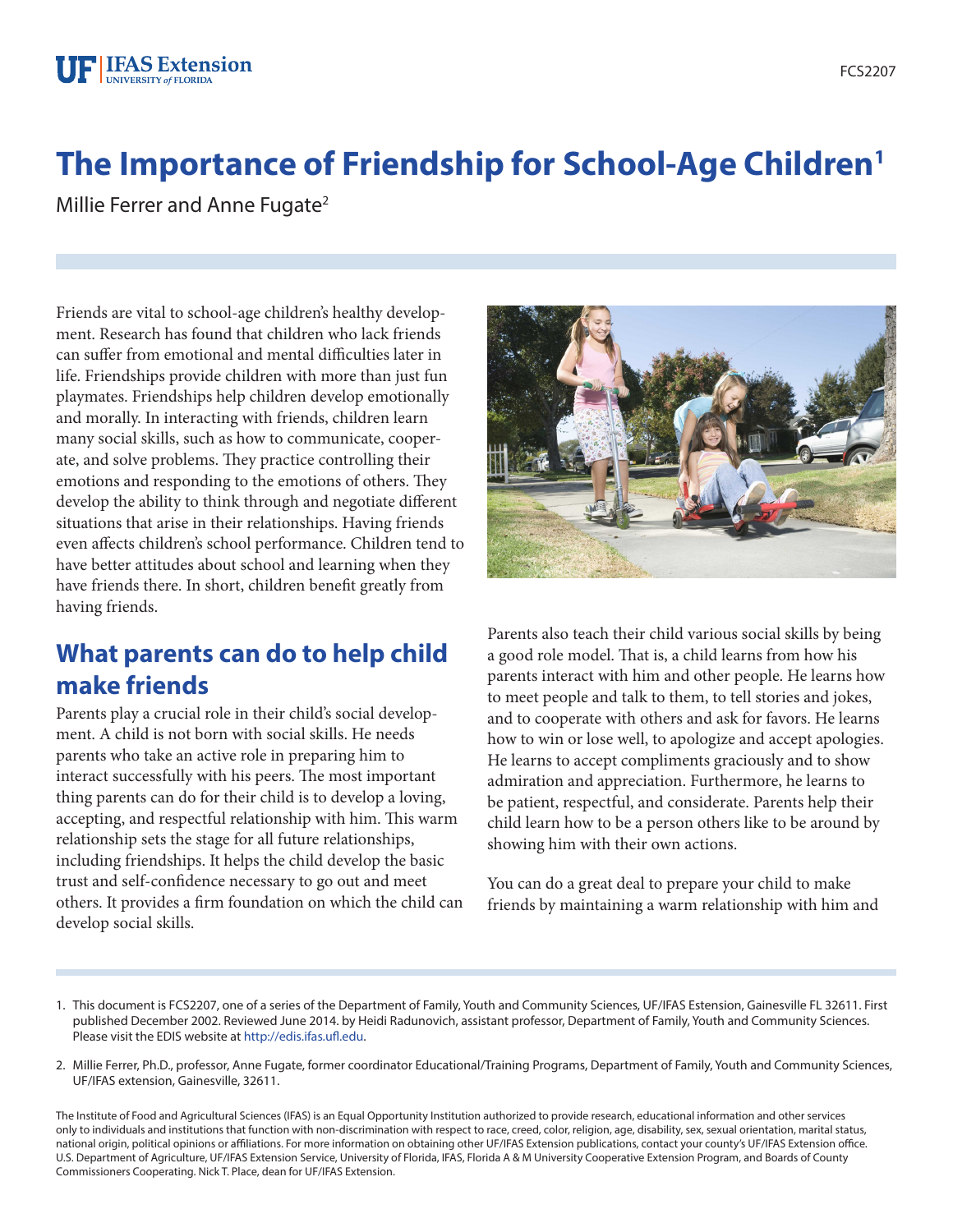being a good role model. Below are some additional ways you can help prepare your child.

**Provide your child with opportunities to spend time with other children.** You can provide these opportunities in a number of ways. For example, you can invite other children to your house to play or let your child participate in clubs, classes, or teams. Older children may want to talk with their friends on the phone, in chat rooms on the internet, or through instant messaging. Set rules for using these methods of communication with your child and let him talk to his friends.



**Help your child learn games and sports.** Being able to play games and sports tends to be important for school-age children. Children do not have to be a superstar at a game or sport, but it is easier to join in and have fun if they know the rules and have the basic skills. Find out what game or sport your child is interested in and help her learn it. Do not pressure your child to play anything she does not want to. The pressure will only make her feel inferior. Make sure not to let the practice become a drill or drudgery. Be encouraging and focus on the fun of playing together.

**Set clear rules for appropriate behavior**. A child learns social skills in part through family rules about how to treat others. For example, a child might learn to ask before borrowing something or to solve a problem without hitting. Involve your child in setting family rules. If he is involved, he will not only be more likely to follow them, but he will

also better understand the reasons for the rules and the standards for appropriate behavior.

When you need to discipline your child, remember that he will imitate your actions. How you treat him when he breaks a rule will influence how he responds to others. Avoid being harsh and punitive. Instead, be firm, kind, and respectful when you express your expectations of him.

#### **Teach your child how to handle different social situ-**

**ations.** You began this process when your child was a toddler. For example, you began to teach your toddler how to share and how to say please and thank you. Continue coaching your child as she grows older and encounters more social situations. If your child will be encountering a new or difficult situation, talk to her about it beforehand. For example, your child has been invited to a birthday party, but she is not sure if she wants to go. First listen to her concerns. Acknowledge her feelings without judging them. For example, say, "It sounds like you feel scared about being around kids you don't know." Then help your child brainstorm ideas about how to handle the situation. She might want to practice what to say to the birthday child when she arrives or to invite another guest over to get to know her better before the party.



**Talk with your child.** Spend some time every day talking with your child. This time is not for giving instructions or lecturing, but just for talking about the day's events or things that interest both of you. When your child is talking, make sure you are listening. For example, make eye contact, nod, and ask him questions to encourage him to elaborate on what he is saying. Talking with your child will not only